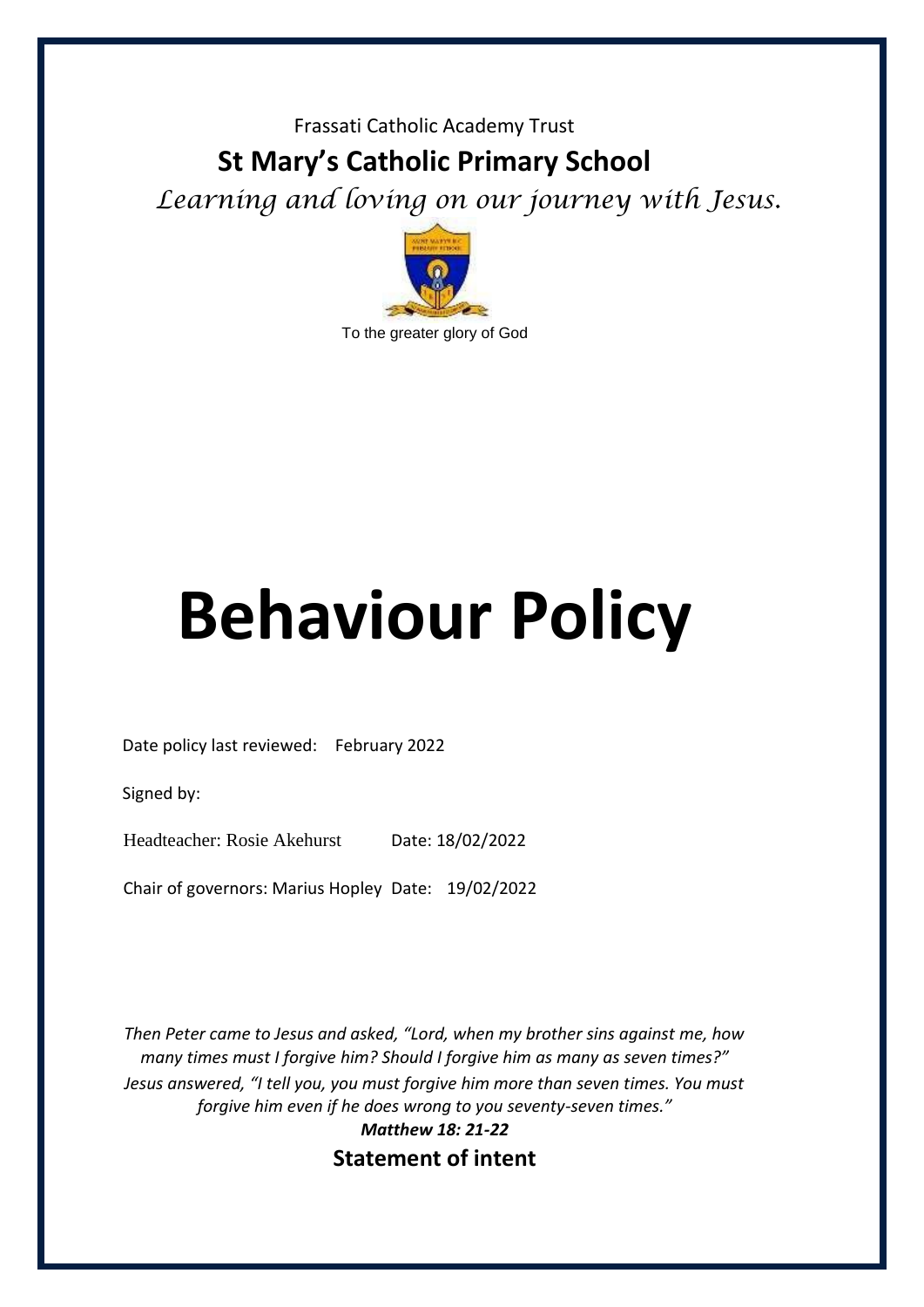St Mary's Catholic Primary School believes that, in order to facilitate teaching and learning, acceptable behaviour must be demonstrated in all aspects of school life. Our aim is for every child to flourish and have the opportunity to make the most of their learning and loving journey with Jesus.

St. Mary's is committed to:

- Consistent, calm adult behaviour
- Promoting desired behaviour.
- Promoting self-esteem, self-discipline, proper regard for authority, and positive relationships based on mutual respect.
- Ensuring equality and fair treatment for all.
- Praising and rewarding good behaviour.
- Challenging and disciplining misbehaviour.
- Providing a safe environment free from disruption, violence, discrimination, bullying and any form of harassment.
- Encouraging positive relationships with parents.
- Developing positive relationships with pupils to enable early intervention.
- A shared approach which involves pupils in the implementation of the school's policy and associated procedures.
- Promoting a culture of praise and encouragement in which all pupils can achieve.

St. Mary's acknowledges that behaviour can sometimes be the result of educational needs, mental health issues, or other needs or vulnerabilities, and will address these needs via an individualised graduated response.

To help reduce the likelihood of behavioural issues related to social, emotional or mental health (SEMH), the school aims to create a safe and calm environment in which positive mental health and wellbeing are promoted and pupils are taught to be resilient.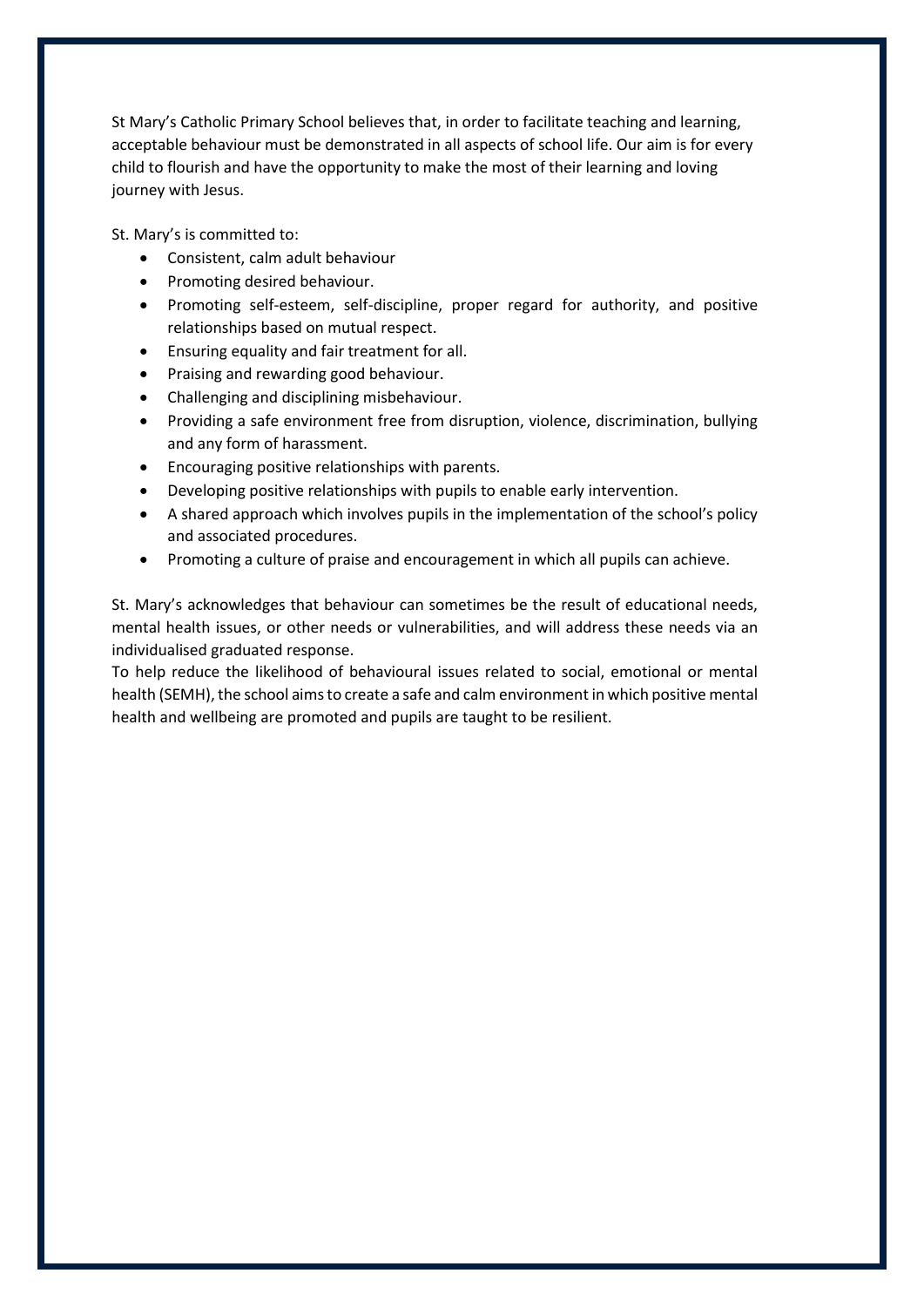# **1. Legal framework**

This policy has due regard to all relevant legislation and statutory guidance including, but not limited to, the following:

- Education Act 1996
- Education Act 2002
- Equality Act 2010
- Education and Inspections Act 2006
- Health Act 2006
- Voyeurism (Offences) Act 2019
- The School Information (England) Regulations 2008
- DfE (2016) 'Behaviour and discipline in schools'
- DfE (2021) 'Keeping children safe in education 2021'
- DfE (2021) 'Sexual violence and sexual harassment between children in schools and colleges'
- DfE (2018) 'Mental health and behaviour in schools'
- DfE (2015) 'Special educational needs and disability code of practice: 0 to 25 years'
- DfE (2013) 'Use of reasonable force'
- DfE (2018) 'Searching, screening and confiscation'

This policy operates in conjunction with the following school policies:

- Special Educational Needs and Disabilities (SEND) Policy
- **•** Exclusion Policy
- Child Protection and Safeguarding Policy
- Anti-bullying Policy

# **2. Expectations**

At St Mary's all adults are expected to:

- Show kindness to all
- Show calm authority
- Show a genuine interest in the children's lives
- Treat everyone fairly.

Consistency is key: the language of our rules ensures that adults communicate simple, clear expectations. Adults ensure certainty and take responsibility for behaviour of all children at St Mary's:

- We expect that through great teaching and tasks that are scaffolded where appropriate, and given time, all children can learn age-related content
- We expect that all children will attempt to work independently
- Teaching Assistants (TAs) do not sit with the same child or groups of children each lesson, instead TAs are deployed to groups of children based on needs in each individual lesson
- We describe children as having grasped a concept or those who are new to it
- We do not label children or groups of children by their perceived ability.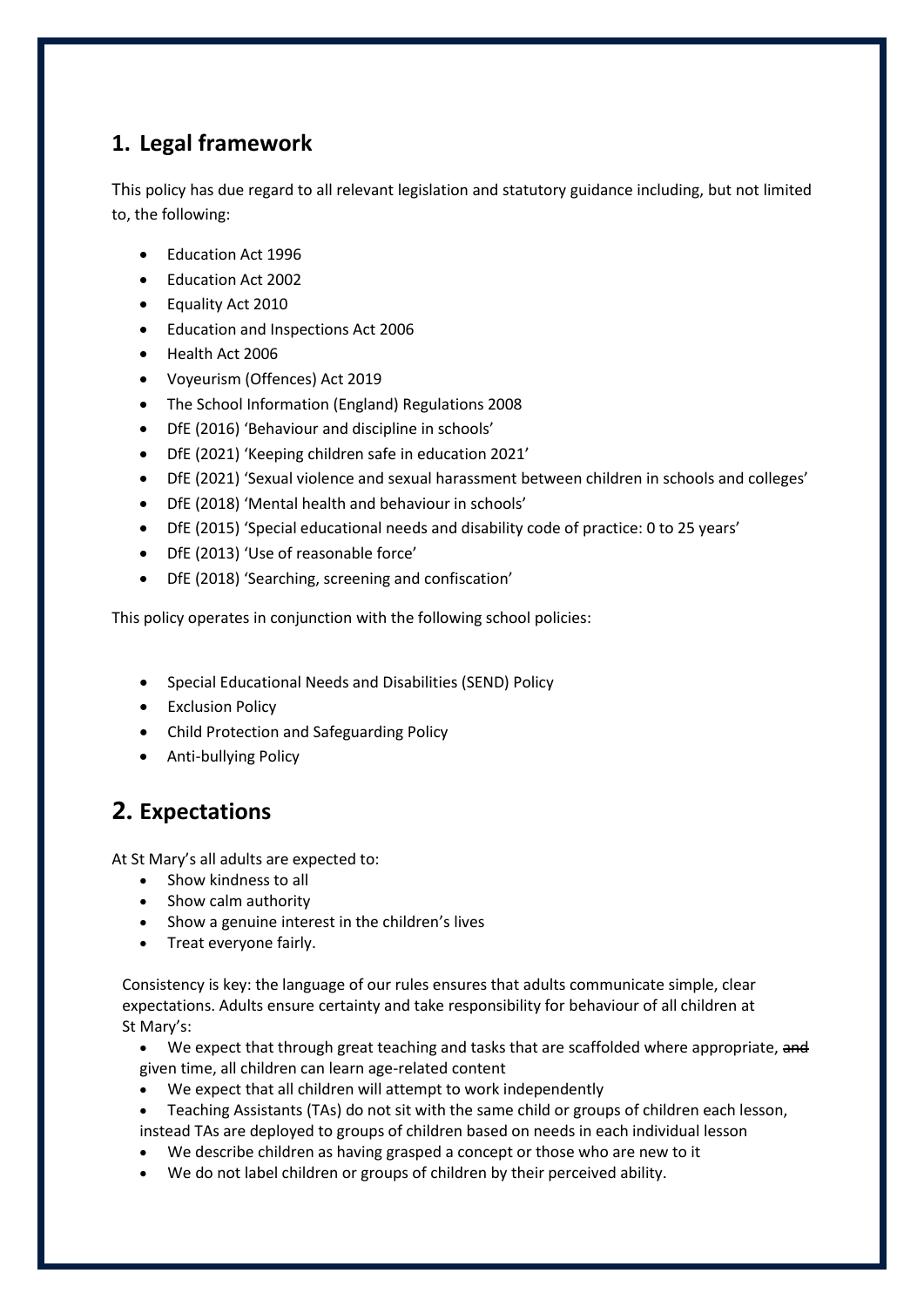Positive adult/child relationships are crucial. We understand that to change children's behaviour or mood, we may need to change our own. We are pleased when the children understand and calm if they get it wrong. Behaviour is functional, predictable and changeable so:

- We influence children's moods to be more positive
- We invest in building trust and relationships with all children.

Pupils are responsible for:

- Their own behaviour both inside school and out in the wider community.
- Reporting any unacceptable behaviour to a member of staff.

Parents are responsible for:

- Supporting their child in adhering to the school rules.
- Informing the school of any changes in circumstances which may affect their child's behaviour.

## **3. Prevention strategies and sanctions for unacceptable behaviour**

This section outlines the school's strategies for preventing unacceptable behaviour, minimising the severity of incidents, and using sanctions effectively and appropriately to improve pupils' behaviour in the future.

#### **Positive teacher-pupil relationships**

Positive teacher-pupil relationships are key to combatting unacceptable behaviour. The school focusses heavily on forming these relationships to allow teachers to understand their pupils and create a strong foundation from which behavioural change can take place.

#### **De-escalation strategies**

Where negative behaviour is present, staff members will implement de-escalation strategies to diffuse the situation. This includes:

- Appearing calm and using a modulated, low tone of voice
- Using simple, direct language.
- Avoiding being defensive, e.g. if comments or insults are directed at the staff member.
- Providing adequate personal space
- Showing open, accepting body language, e.g. not standing with their arms crossed.
- Reassuring the pupil and creating an outcome goal.
- Identifying any points of agreement to build a rapport.
- Offering the pupil a face-saving route out of confrontation, e.g. that if they stop the behaviour, then the consequences will be lessened.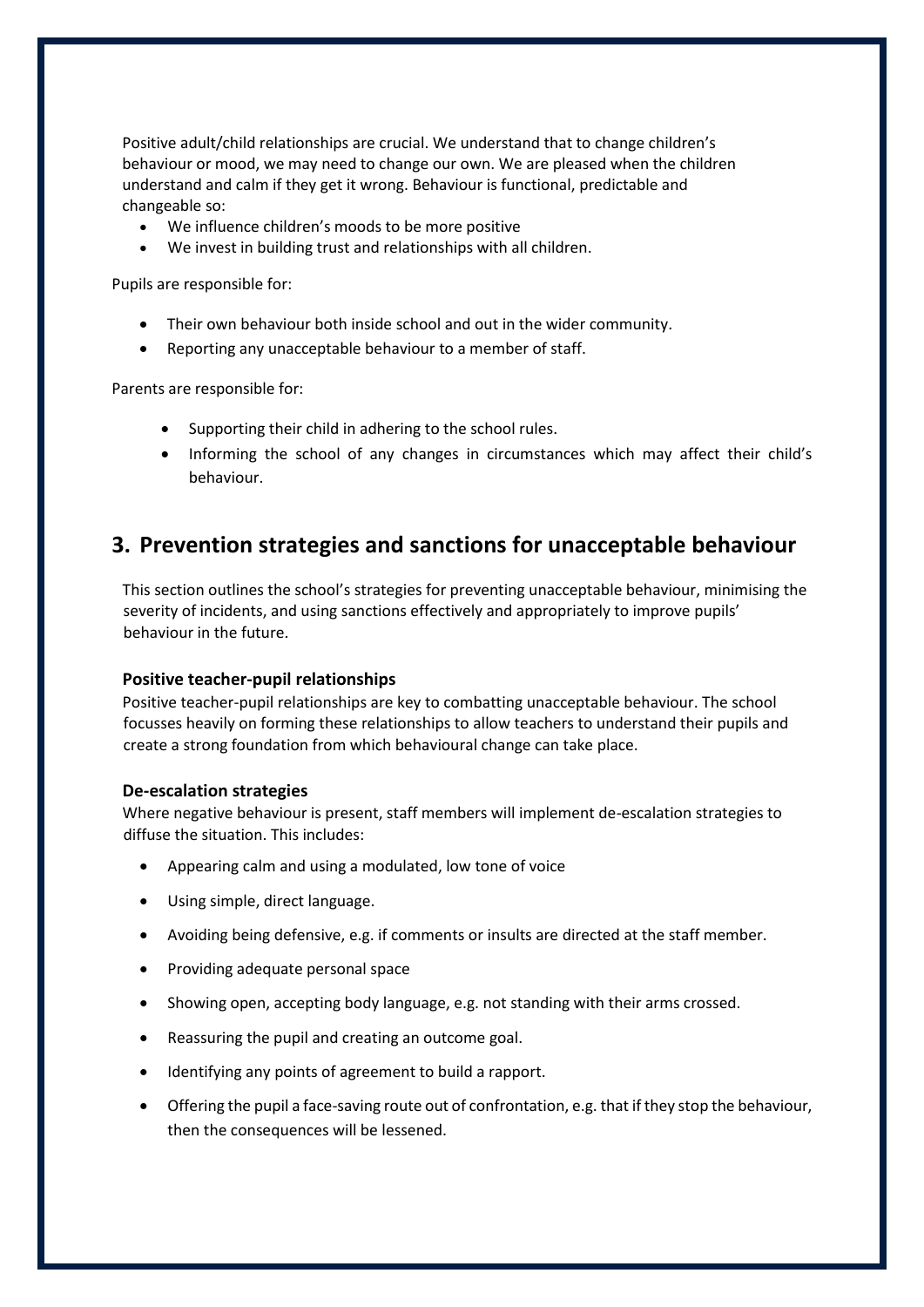Rephrasing requests made up of negative words with positive phrases, e.g. "if you don't return to your seat, I won't help you with your work" becomes "if you return to your seat, I can help you with your work".

## **4. Praise and rewards**

#### **School Rules**

Recognising exceptional behaviour is at the heart of effective learning. In order for St Mary's to be a calm school, we have three over-riding rules:

- **Be ready**
- **Be respectful**
- **Be safe**

#### **Praise**

St Mary's recognises the impact of positive praise and all staff aim to define the behaviour that is being praised. The way in which the praise is given is varied. For example, it could be related to effort; for perseverance and independence; for following our three rules above.

We encourage pupils to praise one another, and praise another pupil to the teacher, if they see them modelling good behaviour.

#### **Reinforcing positive behaviours**

All adults model and explicitly teach appropriate behaviour and acknowledge the meeting of expectations. Adults praise children for exceeding expectations and not merely meeting them – going 'over and above'. We use intrinsic rewards such as attention and praise.

Other ways that adults reinforce positive behaviour daily are by using praise and rewards which may include:

- Sending a child to other staff to celebrate success including showing work to the head teacher.
- House points
- Star of the week

#### **Rewards**

The school uses different categories of rewards for example:

- praise and recognition, e.g. a positive phone call or email home.
- stickers and 'stars of the week' (the latter is awarded during a weekly celebration assembly).
- Letters to parents
- Seek parents out at collection to give some positive feedback / praise.

Whilst it is important to receive praise from teachers, the school understands that peer praise is also effective for creating a positive, fun and supportive environment. Teachers encourage pupils to praise one another, and praise another pupil to the teacher, if they see them modelling good behaviour.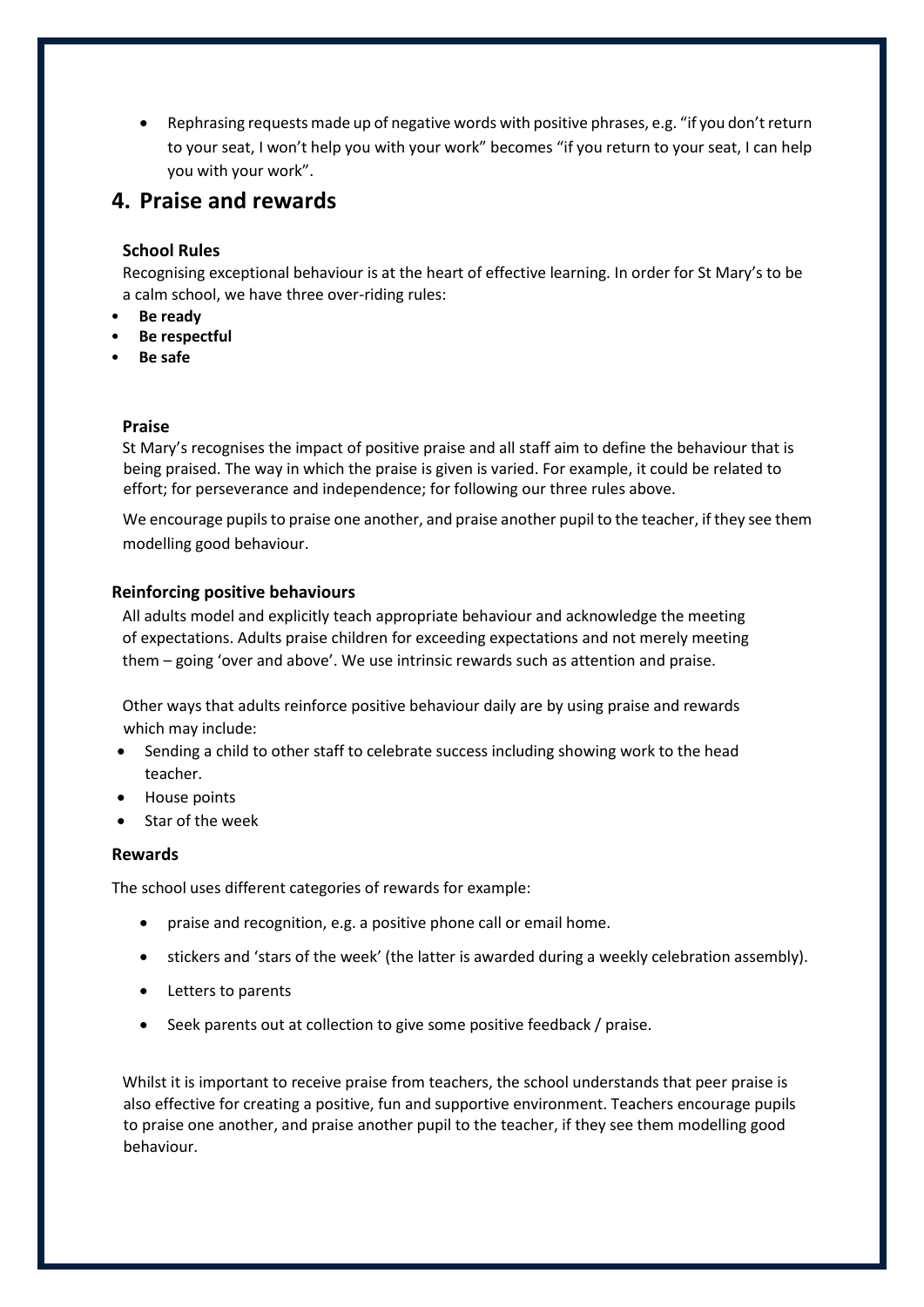# **5.Responding to inappropriate behaviour**

 At St. Mary's we expect equality of adult authority. We expect the instructions to be followed first time.

Inappropriate behaviour can be classified as low level or serious:

| Low level                       | Serious          |
|---------------------------------|------------------|
| Not listening to the speaker    | Swearing         |
| Interrupting others             | Insulting others |
| Distracting others from working | <b>Bullying</b>  |
| Slow to line up                 | Defiance         |
| dropping / walking past litter  | Violence         |

 Any sanction that is applied by adults is done so with the goal that it will make the inappropriate behaviour less likely to recur.

Sanctions are applied in the following way:

Low level, one off disruption – adults might:

- Use non-verbal cues to avoid disruption to flow.
- Express private, firm disapproval (Appendix A).
- Reset expectations and set a target to get on the recognition board for a desirable behaviour.
- Allow take up time to let the child save face, to process your instruction or to avoid confrontation in front of an audience.

Low level, repeated disruption – adults might:

- Give a time out within the classroom / move their seat.
- Give a closed choice: You can either get on with your work now or you can finish at break time.
- Keep them back briefly at break / lunch / after school to reset expectations (Appendix B).
- Reset expectations in front of parents, supported by phase leader.

Low level, persistent disruption – adults might:

- Give a time out with the Phase leader (no discussion supervision only). The class teacher will follow up at the next opportunity yourself, supported by Phase leader (Appendix B).
- Meet formally with parents, supported by Phase leader.
- Put the child on report for two weeks (child checks in with year leader every break, lunch and after school). Review in two weeks.
- Senior leaders might set an internal exclusion if appropriate.

Serious incident – adults will:

Ensure that everyone is safe and send for SLT.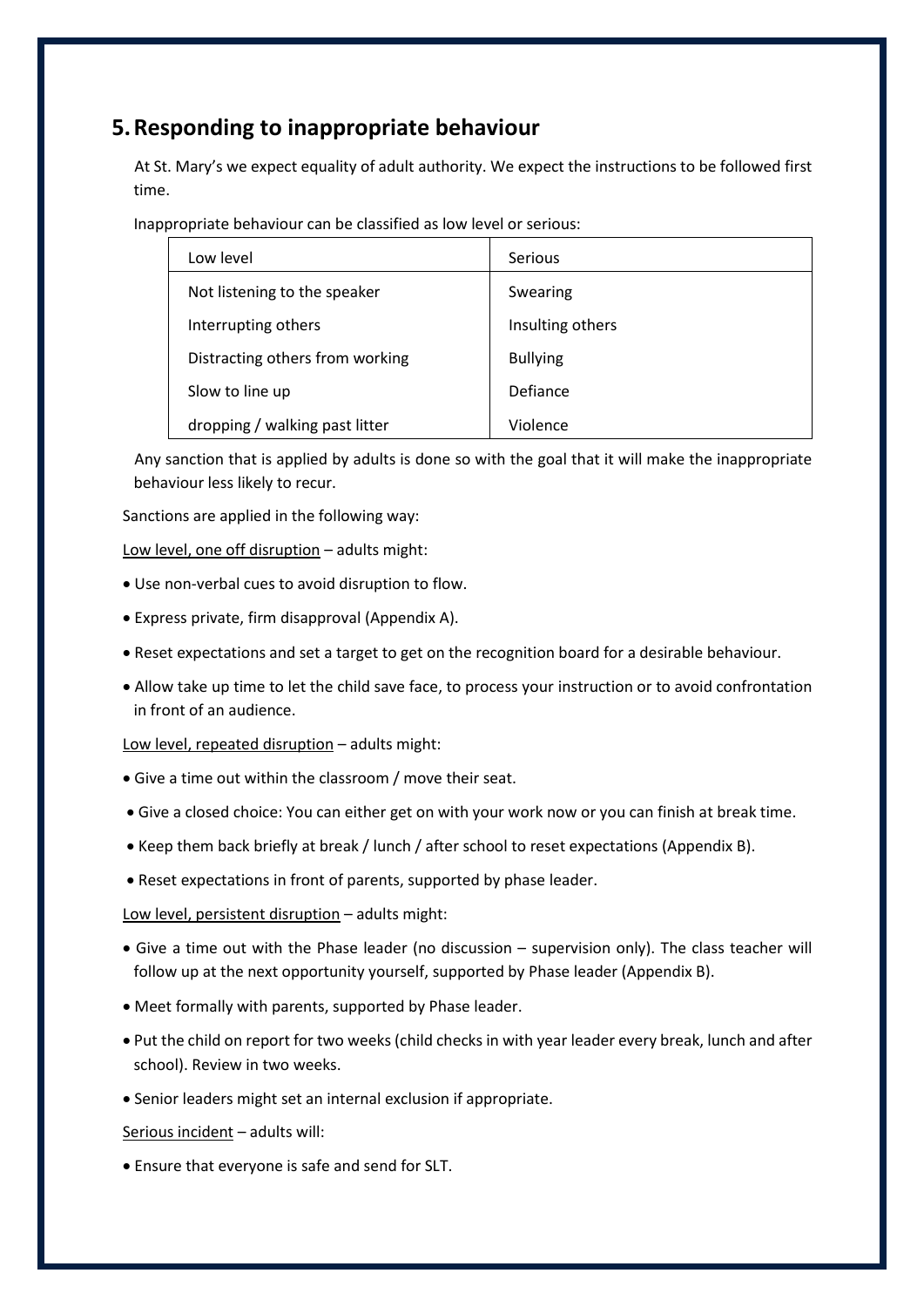- Senior leaders will:
	- $\triangleright$  Remove the child from the classroom / playground.
	- $\triangleright$  Call parents into school to inform them and reset expectations (SLT and teacher together).
	- $\triangleright$  Put the child on report for two weeks (child checks in with SLT every break, lunch and after school). Review in two weeks. Senior leaders might set an internal exclusion, a fixed term exclusion or a permanent exclusion if appropriate.

 At some point, it may be decided that individual children will have a Behaviour Support Plan agreed between the child, their parent/carer and the school in order to support the transition to acceptable behaviour.

## **6. Sexual abuse and discrimination**

St. Mary's School prohibits all forms of sexual abuse and discrimination, including sexual harassment, gender-based bullying and sexual violence. The school's procedures for handling peeron-peer sexual abuse and discrimination are detailed in the Peer-on-Peer Abuse Policy.

The school will respond promptly and appropriately to any sexual harassment complaints in line with the Child Protection and Safeguarding Policy; appropriate steps will be taken to stop the harassment and prevent any reoccurrence. Discipline for incidents of sexual harassment will be determined based on the nature of the case, the ages of those involved and any previous related incidents.

## **7. Smoking and controlled substances**

St. Mary's School will follow the procedures outlined in its Smoke-Free Policy and Pupil Drug and Alcohol Policy when managing behaviour in regard to smoking and nicotine products, legal and illegal drugs, and alcohol.

In accordance with Part 1 of the Health Act 2006, this school is a smoke-free environment. Parents, visitors, staff and pupils are instructed not to smoke on school grounds. Pupils are not permitted to bring smoking materials or nicotine products to school.

The school has a zero-tolerance policy on illegal drugs, legal highs and other controlled substances. Where incidents with pupils related to controlled substances occur, the school will follow the procedures outlined in the Pupil Drug and Alcohol Policy and Child Protection and Safeguarding Policy.

## **8. Prohibited items, searching pupils and confiscation**

Head Teacher and staff authorised by Head have a statutory power to search pupils or their possessions, without consent, where they have reasonable grounds for suspecting that the pupil may have a prohibited item.

The prohibited items are:

- Knives or weapons.
- Alcohol.
- Illegal drugs.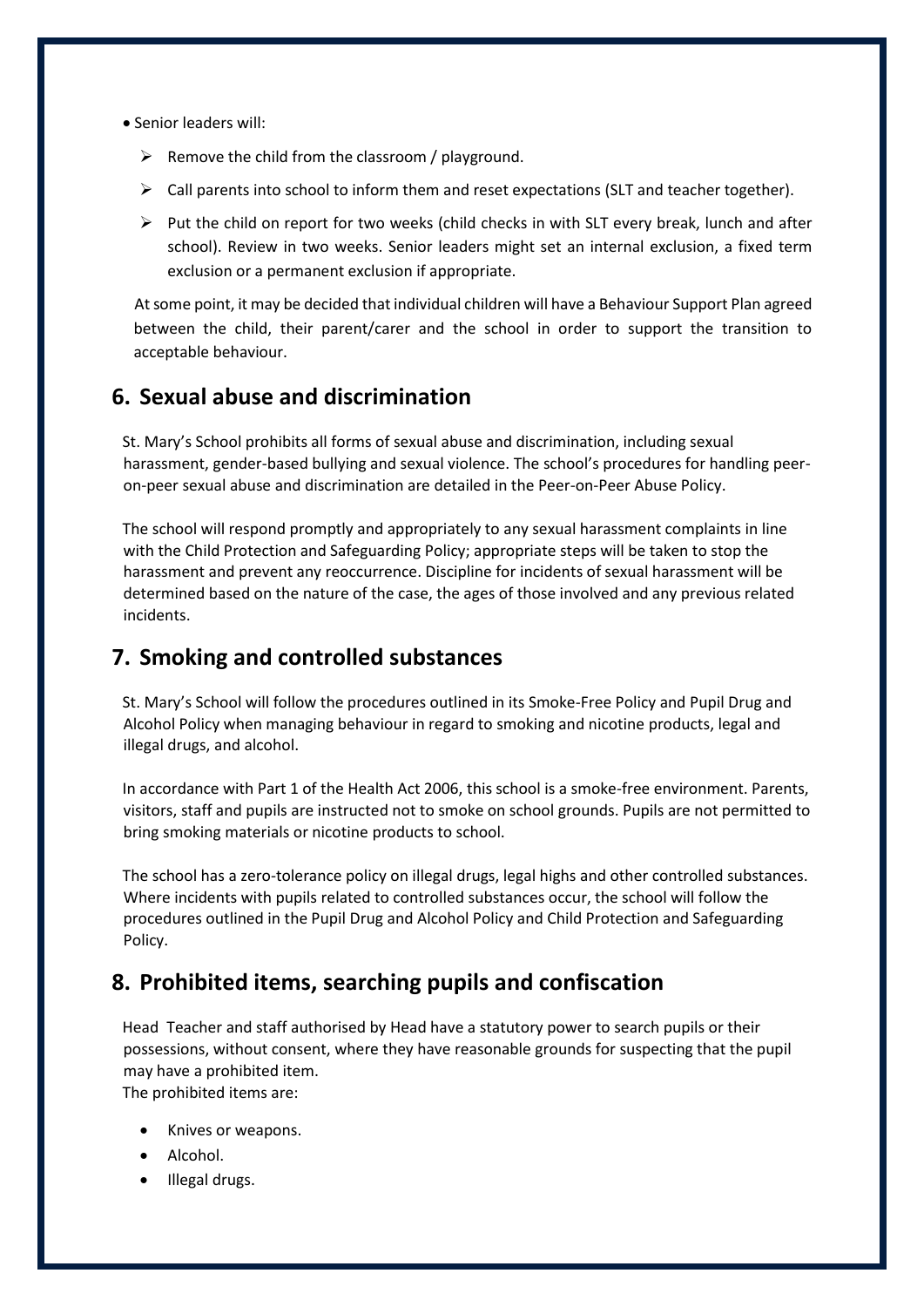- Stolen items.
- Tobacco and cigarette papers.
- Fireworks.
- Pornographic images.
- Any article that the member of staff reasonably suspects has been, or is likely to be, used:
	- To commit an offence; or
	- To cause personal injury to any person, including the pupil themselves; or
	- To damage the property of any person, including the pupil themselves.

All members of staff can use their power to search without consent for any of the items listed above. Staff will follow the provisions outlined in the school's Searching, Screening and Confiscation Policy when conducting searches and confiscating items. The Head Teacher and other authorised members of staff are permitted to use reasonable force when conducting a search without consent for certain prohibited items, in line with the school's Physical Intervention Policy.

# **9. Playtime Behaviour**

Outside of these times parents and carers are responsible for the safe supervision of their children and for maintaining behaviour.

A basic three step approach is used to encourage good behaviour in the playground.

- Verbal warning
- Use of the script (Appendix A)
- A time out in an agreed safe location in view

• Referral to a member of the SLT at the discretion of the supervising teacher/Lunch time controller.

## **10. Behaviour off school premises**

Pupils at the school must agree to represent the school in a positive manner. Staff can discipline pupils for misbehaviour outside of the school premises when the pupil is:

- Wearing school uniform.
- Travelling to or from school.
- Taking part in any school-related activity.
- In any way identifiable as being a pupil at the school.

Staff may also discipline pupils for misbehaviour off the school premises that, irrespective of the above:

- Could negatively affect the reputation of the school.
- Could pose a threat to another pupil, a member of staff at the school, or a member of the public.
- Could disrupt the orderly running of the school.

Any bullying witnessed outside of the school premises and reported to a member of staff, will be dealt with in accordance with the school's Anti-bullying Policy.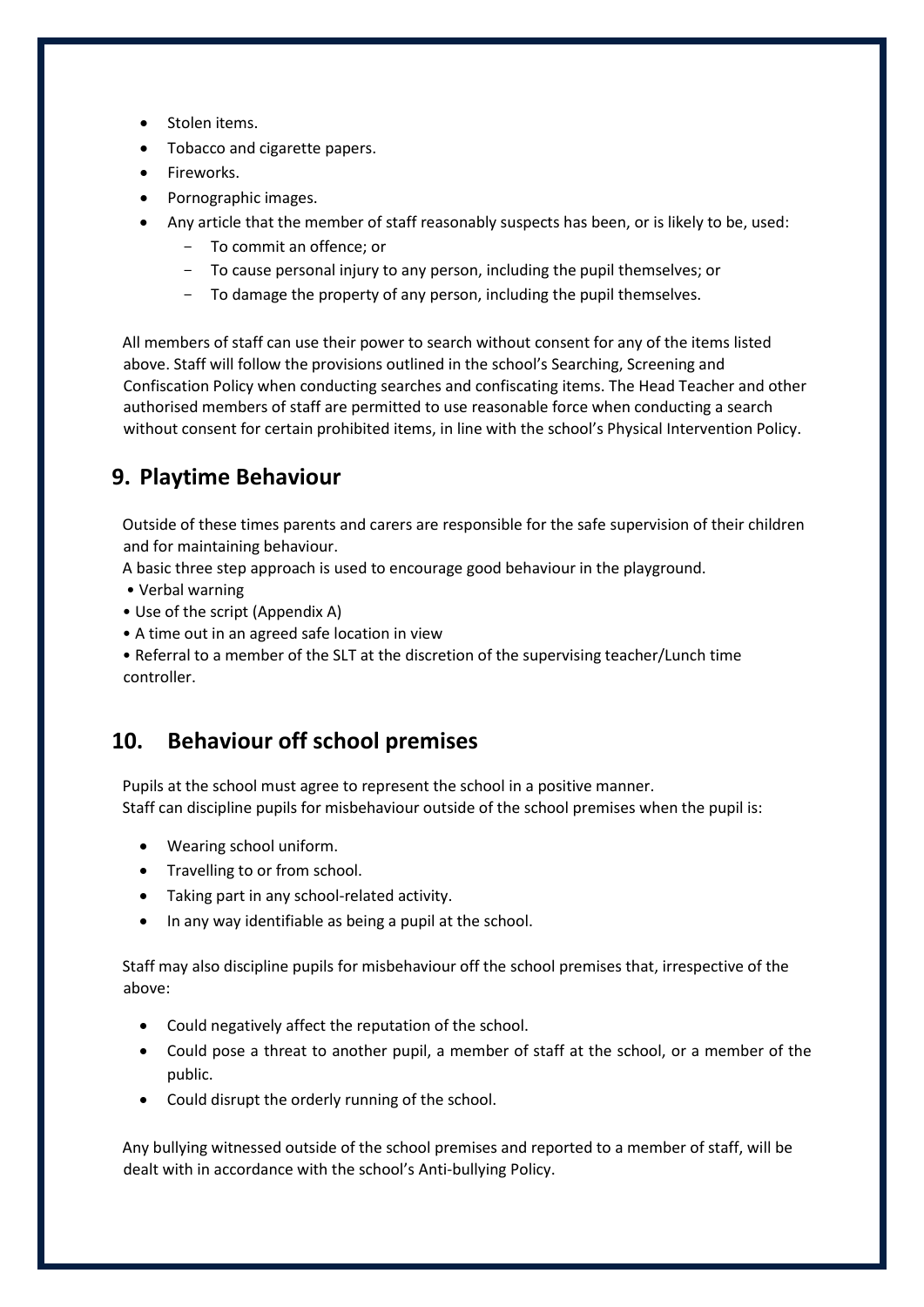The school will impose the same sanctions for bullying incidents and non-criminal misbehaviour witnessed outside of the school premises as would be imposed for the same behaviour conducted on school premises. In all cases of unacceptable behaviour outside of the school premises, staff will only impose sanctions once the pupil has returned to the school premises or when under the supervision of a member of staff.

Complaints from members of the public about the behaviour of pupils from the school are taken very seriously and will be dealt with in accordance with the Complaints Procedures Policy.

## **11. Monitoring and review**

This policy will be reviewed by the Head Teacher and Mental Health Lead on an annual basis; they will make any necessary changes and communicate these to all members of staff.

This policy will be made available for Ofsted inspections and reviews by the lead inspector, upon request.

The next scheduled review date for this policy is **September 2022**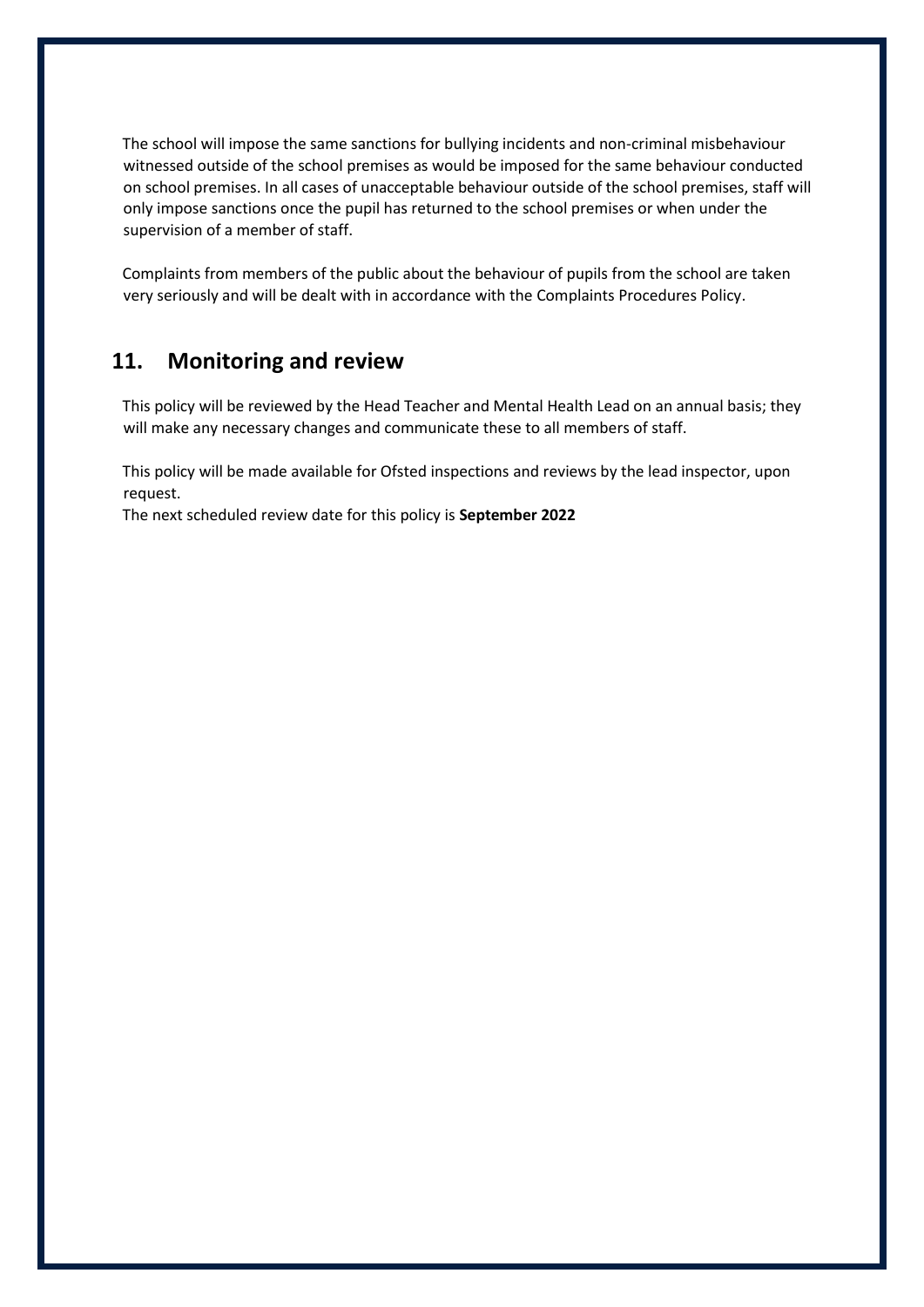#### *Appendix A*

*Do you remember (yesterday/last week) when you (give example of previously seen good behaviour)? That is the (name) I know and that is the (name) I need to see today. Be ready/be respectful/ be safe. Thank you for listening.*

#### *Appendix B: Restorative meeting script*

*Tell me about what happened Tell me what you were thinking at the time. Tell me about what you think about it now. Tell me about how what you did might have made others feel. Tell me about your ideas to put things right. Tell me about you will do differently in the future. Tell me what our expectations are in this school?*